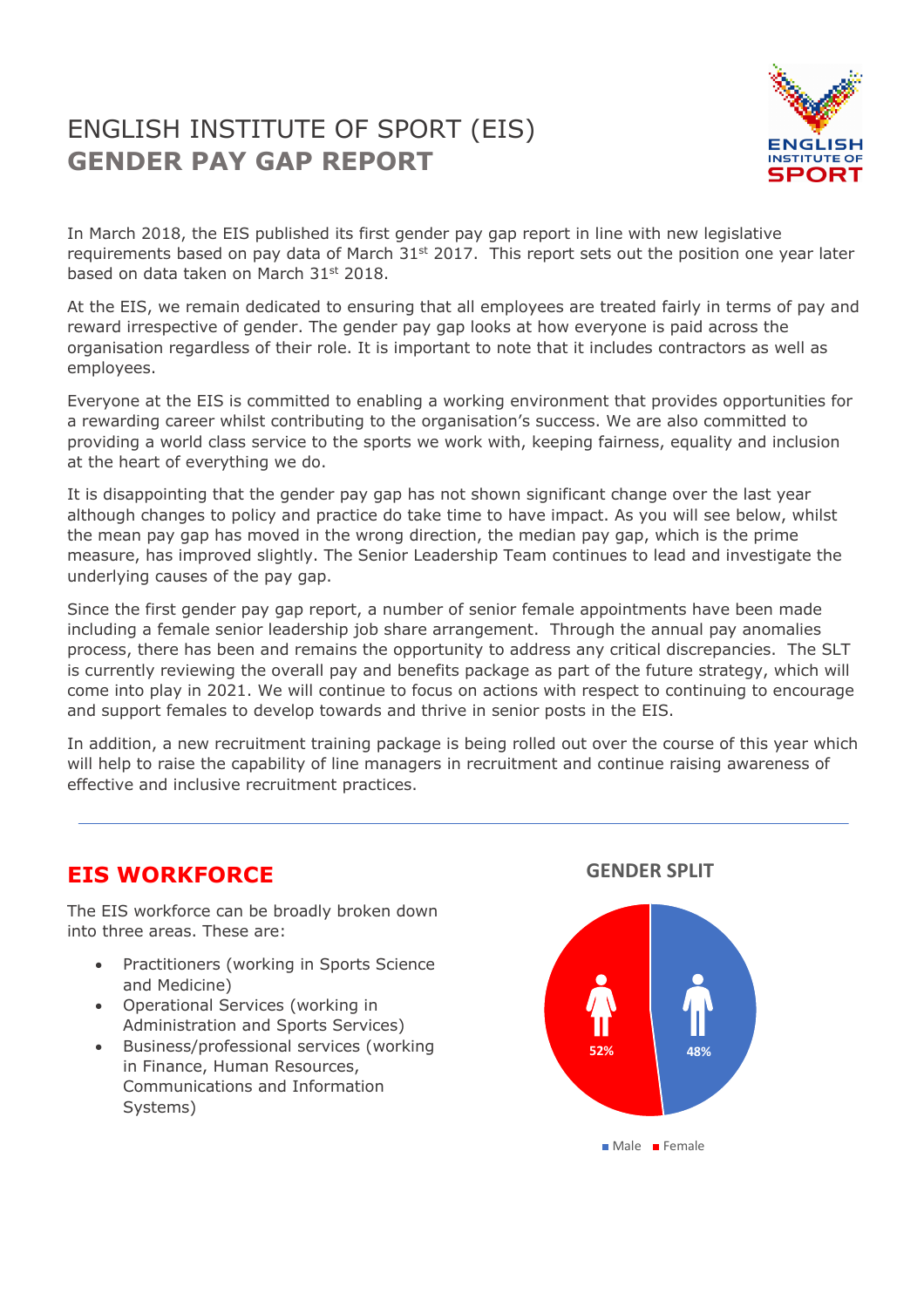The gender composition of the workforce remains similar to the previous year, which was 54% female and 46% male. In March 2018, it was 52% female and 48% male.

There are a range of pay grades appropriate to the three areas noted above based on a number of factors including qualifications and skills required for each role. This is a contributory factor to the gender pay gap.

#### **GENDER PAY GAP**

The gender pay gap looks at the average hourly pay of all male and female employees. Last year, the EIS reported a mean gender pay gap of 6.6% and a median gender pay gap of 11.4% for 31st March 2017.

For the relevant period of March 31st 2018, the mean gender pay gap is 13.4%, and the median gender pay gap is 10.4%. Compared to our figures last year, our mean gender pay gap increased while our median gender pay gap decreased. The EIS is concerned about the increasing gender pay gap and remains committed to looking at ways of reducing this.

| <b>MEAN GENDER PAY GAP</b> | <b>MEDIAN GENDER PAY GAP</b> |  |
|----------------------------|------------------------------|--|
| <b>13.4%</b>               | 10.4%                        |  |

On detailed analysis of the data behind the statistics, there appear to be two major factors having a disproportionate effect on the headline statistics:

- The legislation requirement is to include both employee and contractor information for the relevant period. It appears that the fluctuating number of contractors invoicing the organisation at the year end, combined with the fact that more contractors were male, has had a significant impact.
- When analysing the statistics on leavers and new starters between  $31^{st}$  March 2017 and  $31^{st}$ March 2018, many of the female leavers were higher-paid employees and contractors compared to the male leavers. There were also more male new starters than female new starters.

#### **BONUS GENDER PAY GAP**

Last year, the EIS reported a mean bonus gender pay gap of 79.0% and a median bonus gender pay gap of 47.5%. Compared to 2017, the bonus gender pay gap in the EIS has decreased.

| <b>MEAN BONUS</b><br><b>GENDER PAY GAP</b> | <b>MEDIAN BONUS</b><br><b>GENDER PAY GAP</b> | <b>PROPORTION OF</b><br><b>WOMEN WHO</b><br><b>RECEIVED BONUS</b> | <b>PROPORTION OF</b><br><b>MEN WHO</b><br><b>RECEIVED BONUS</b> |
|--------------------------------------------|----------------------------------------------|-------------------------------------------------------------------|-----------------------------------------------------------------|
| 22.0%                                      | 11.3%                                        | 84.7%                                                             | 85.4%                                                           |

Although not contractual, the EIS has historically made an annual non-consolidated payment based on a fixed percentage of salary to all employees who have been in post for more than three months. Unlike during the previous relevant period, this was paid out during the 12 months up to  $31^{st}$  March 2018 and improved the mean and median bonus gender pay gap.